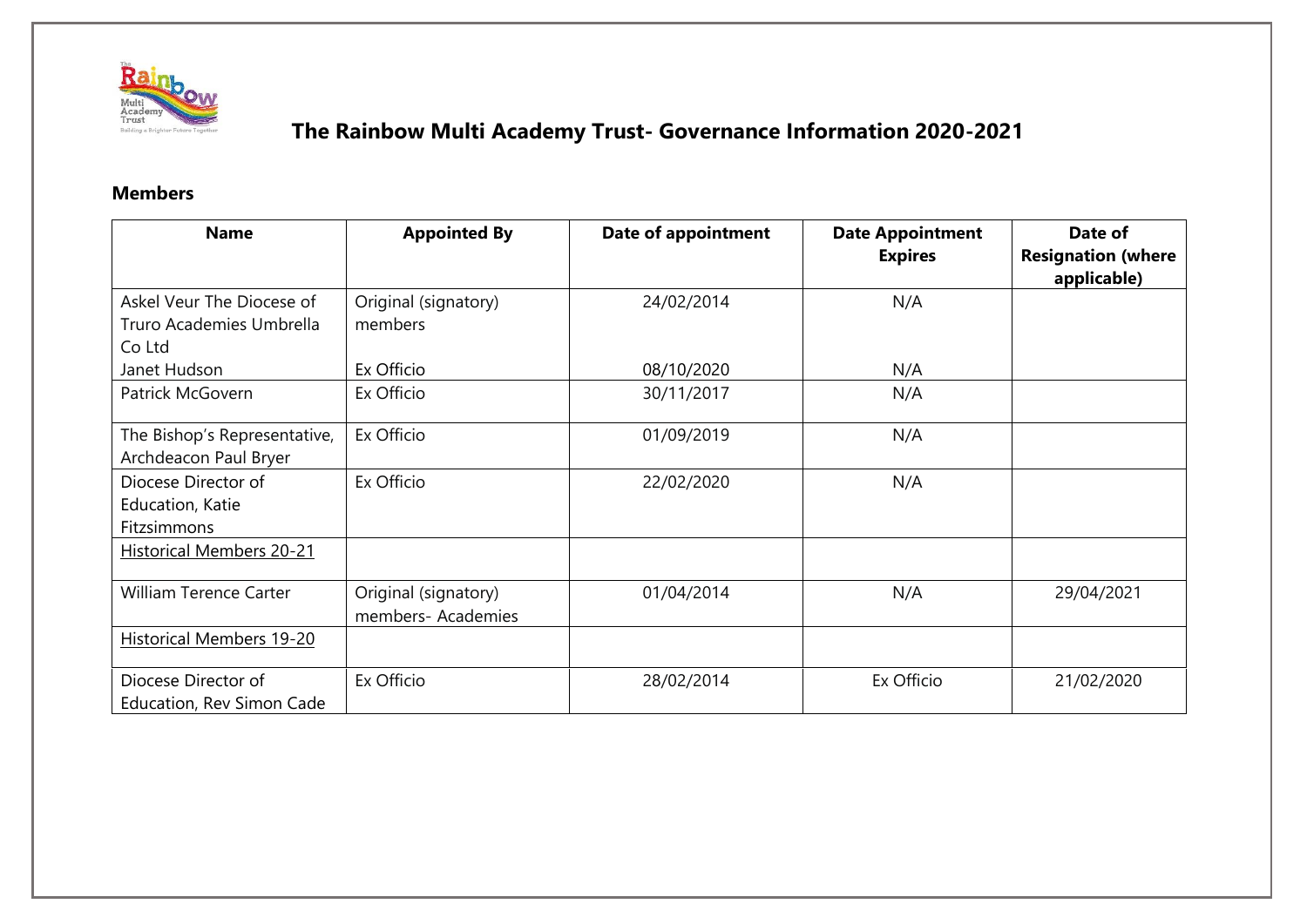

### **Directors** (Term of Office- 4 years)

| <b>Name</b>                                                          | <b>Appointed By</b>   | <b>Date of Appointment</b> | <b>Date Appointment</b><br><b>Expires</b> | <b>Date of Resignation</b><br>(where applicable) |
|----------------------------------------------------------------------|-----------------------|----------------------------|-------------------------------------------|--------------------------------------------------|
| <b>Patrick McGovern</b><br>Chair of the Board of<br><b>Directors</b> | <b>Members</b>        | 01/07/2020                 | 30/06/2024                                |                                                  |
| <b>Robert Adams</b>                                                  | <b>Members</b>        | 04/12/2019                 | 03/12/2023                                |                                                  |
| Ryan Brokenshire                                                     | Members               | 19/05/2021                 | 18/05/2025                                |                                                  |
| Clifton Harvey                                                       | Members               | 07/03/2018                 | 06/03/2022                                |                                                  |
| Greg Springer                                                        | Appointed by GB/board | 07/03/2018                 | 06/03/2022                                |                                                  |
| Julie Moseley                                                        | Appointed by GB/board | 07/03/2018                 | 06/03/2022                                | 23/10/2020                                       |
| Linda Seymour                                                        | Appointed by GB/board | 07/03/2018                 | 06/03/2022                                |                                                  |
| <b>William Carter</b>                                                | Members               | 07/03/2018                 | 06/03/2022                                |                                                  |
| Robert Webber                                                        | Members               | 04/12/2019                 | 03/12/2023                                |                                                  |
| <b>Historical Directors 19-20</b>                                    |                       |                            |                                           |                                                  |
| Robert Webber                                                        | Members               | 01/10/2015                 | 31/09/2019                                |                                                  |
|                                                                      |                       |                            |                                           |                                                  |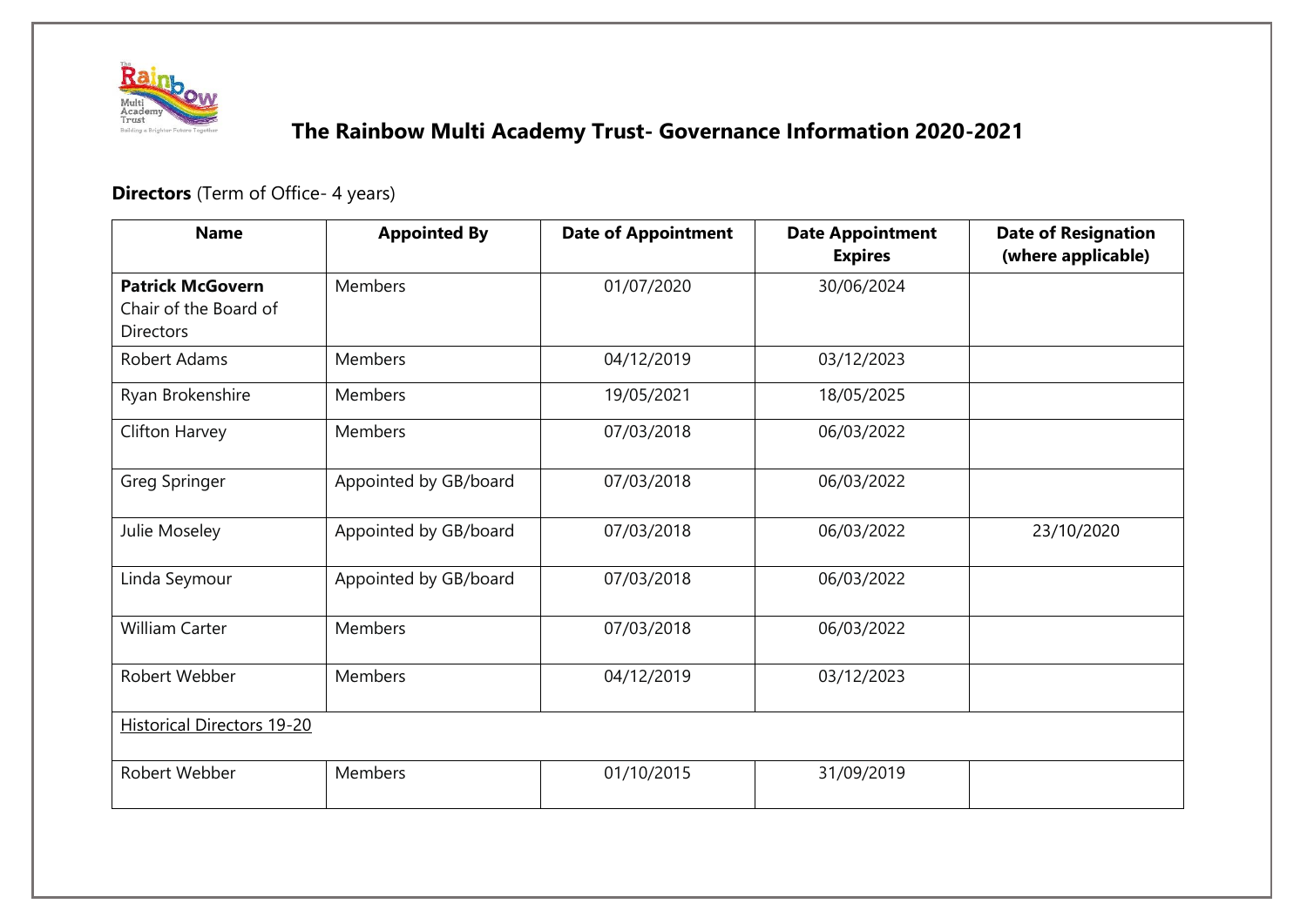

| <b>Accounting Officer</b>      | <b>Date of Appointment</b> | <b>Date Appointment Expires</b> |
|--------------------------------|----------------------------|---------------------------------|
| Samantha Jayne Jones           | 04/07/2016                 | N/A                             |
| <b>Chief Financial Officer</b> |                            |                                 |
| Amanda Young                   | 20/06/2016                 | N/A                             |

#### **Local Governors** (Term of Office- 4 years)

Penponds School

| <b>Name</b>                                 | <b>Appointed By</b>                                           | <b>Date of Appointment</b> | <b>Date Appointment</b><br><b>Expires</b> | <b>Date of Resignation</b><br>(where applicable) |
|---------------------------------------------|---------------------------------------------------------------|----------------------------|-------------------------------------------|--------------------------------------------------|
| <b>Clifton Harvey</b><br>Chair of Governors | Appointed by GB/board                                         | 08/10/2018                 | 08/10/2023                                |                                                  |
| Julie Lamb                                  | Ex-officio by virtue of<br>office as<br>headteacher/principal | 01/09/2019                 | N/A                                       |                                                  |
| Clare Souch                                 | Elected by school staff                                       | 20/11/2017                 | 19/11/2021                                |                                                  |
| Greg Springer                               | Elected by parents                                            | 30/03/2018                 | 31/03/2022                                |                                                  |
| Justin Floyd                                | Elected by parents                                            | 20/09/2019                 | 19/09/2023                                | 01/10/2020                                       |
| Olive Stevens                               | Appointed by GB/board                                         | 03/10/2017                 | 02/10/2021                                |                                                  |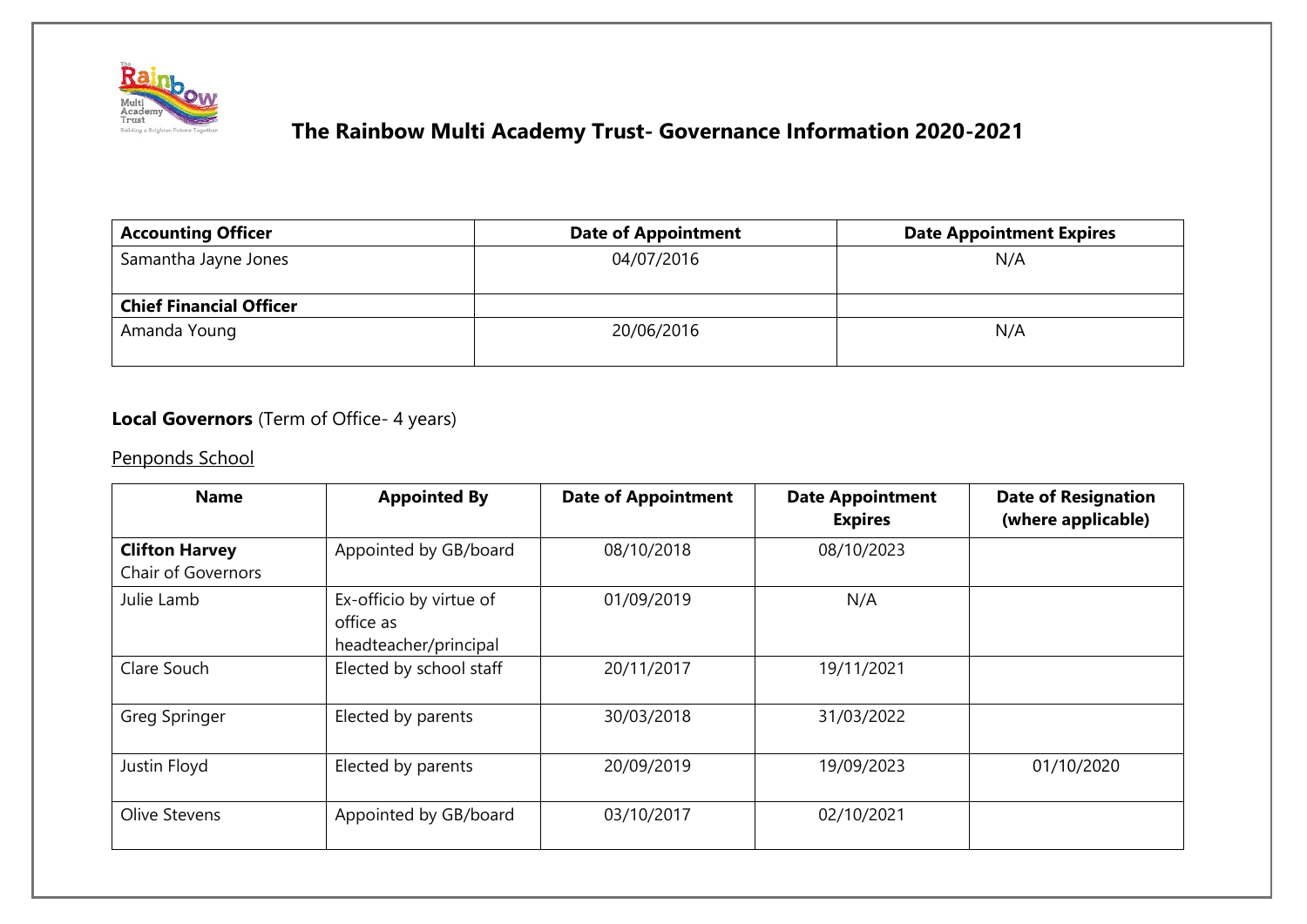

| Sarah Davis                | Appointed by GB/board | 30/11/2020 | 29/11/2024 |            |  |
|----------------------------|-----------------------|------------|------------|------------|--|
| <b>Trudy Watts</b>         | Appointed by staff    | 01/10/2019 | 30/09/2023 |            |  |
| Marie Alvine Holmes        | Appointed by GB/board | 26/11/2019 | 25/11/2023 |            |  |
| Mark Glasson               | Appointed by parents  | 26/11/2019 | 25/11/2023 |            |  |
| Historical governors 19-20 |                       |            |            |            |  |
| Donna Partridge            | Appointed by GB/board | 16/11/2016 | 16/11/2020 | 16/09/2019 |  |

#### St Meriadoc CE Infant and Junior Academies

| <b>Name</b>                                      | <b>Appointed By</b>                                           | <b>Date of Appointment</b> | <b>Date Appointment</b><br><b>Expires</b> | <b>Date of Resignation</b><br>(where applicable) |
|--------------------------------------------------|---------------------------------------------------------------|----------------------------|-------------------------------------------|--------------------------------------------------|
| <b>Kelly Caplin</b><br><b>Chair of Governors</b> | Appointed by<br>foundation/GB/board                           | 13/02/2019                 | 12/02/2023                                |                                                  |
| Bethan Anderson                                  | Ex-officio by virtue of<br>office as<br>headteacher/principal | 01/09/2016                 | N/A                                       |                                                  |
| Rebekah Bailey                                   | Ex-officio by virtue of<br>office as Head of School           | 01/09/2018                 | N/A                                       |                                                  |
| Samantha Jones                                   | Ex-officio by virtue of<br>office as CEO                      | 01/09/2018                 | N/A                                       |                                                  |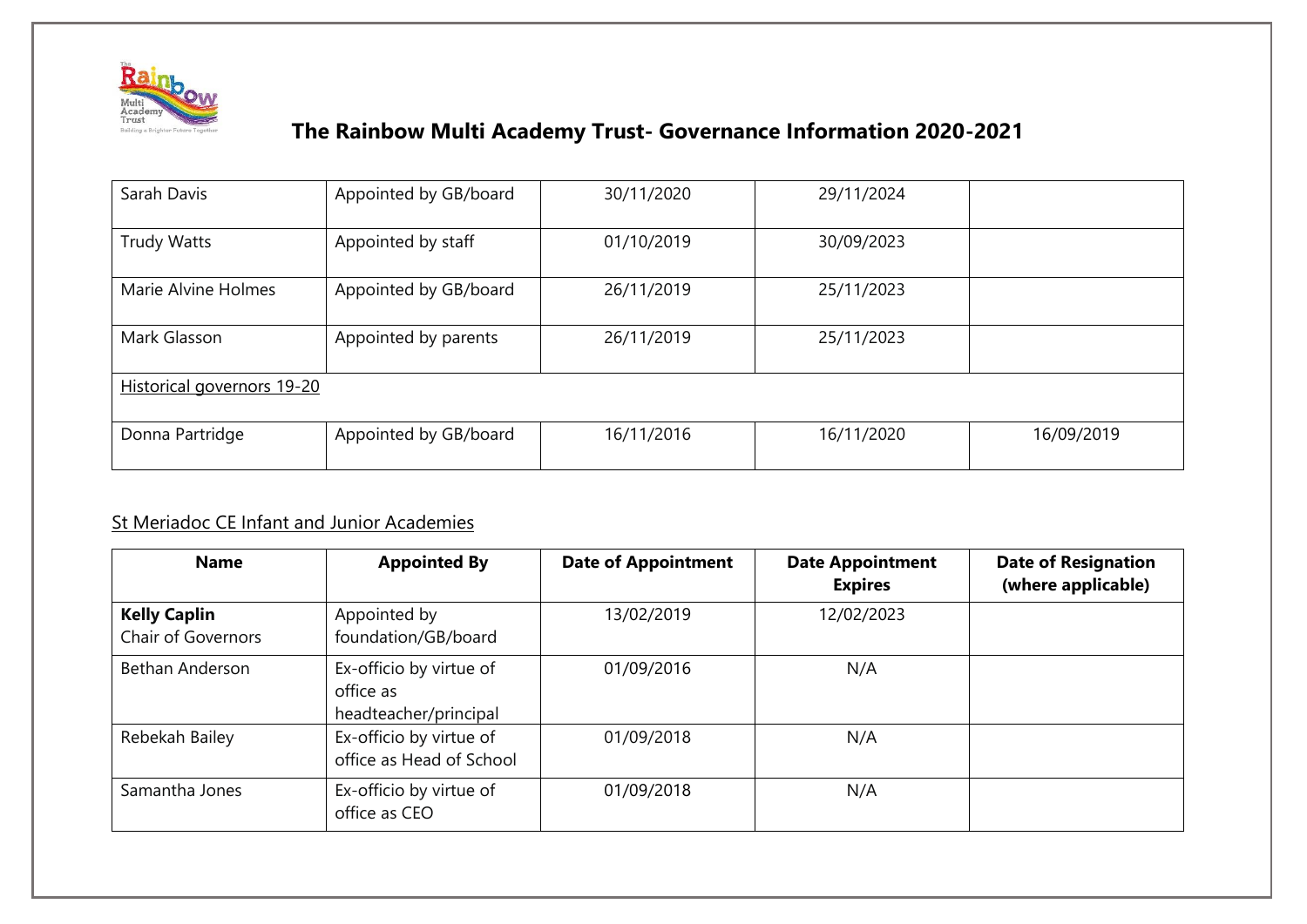

| Samantha Dunstan              | Appointed by parents                | 04/01/2021 | 03/01/2025 | 04/05/2021                                                                          |
|-------------------------------|-------------------------------------|------------|------------|-------------------------------------------------------------------------------------|
| Emma Geradin                  | Appointed by<br>foundation/GB/board | 21/11/2019 | 20/11/2023 | 03/05/2021                                                                          |
| Susan Godolphin               | Appointed by<br>foundation/GB/board | 05/02/2016 | 04/02/2020 | After awaiting<br>reappointment in<br>lockdown, resigned on<br>20/10/20             |
| Amanda Goodwin (prev<br>Rule) | Elected by school staff             | 27/09/2020 | 31/08/2021 | Term extended for 1<br>academic year for staff<br>governors due to merge<br>of LGBs |
| Emma Haase                    | Appointed by GB/board               | 02/10/2017 | 01/10/2021 |                                                                                     |
| Susan Jenkin                  | Elected by school staff             | 14/06/2016 | 31/08/2021 | Term extended for 1<br>academic year for staff<br>governors due to merge<br>of LGBs |
| Lewis Jones                   | Appointed by<br>foundation/GB/board | 02/10/2017 | 01/10/2021 |                                                                                     |
| Jamie Lovelock                | Elected by staff                    | 01/09/2016 | 31/08/2021 | Term extended for 1<br>academic year for staff<br>governors due to merge<br>of LGBs |
| Julie Moseley                 | Appointed by<br>foundation/GB/board | 01/09/2016 | 31/08/2020 | 23/10/2020                                                                          |
| Jodie Palmer                  | Elected by school staff             | 28/01/2019 | 27/01/2023 |                                                                                     |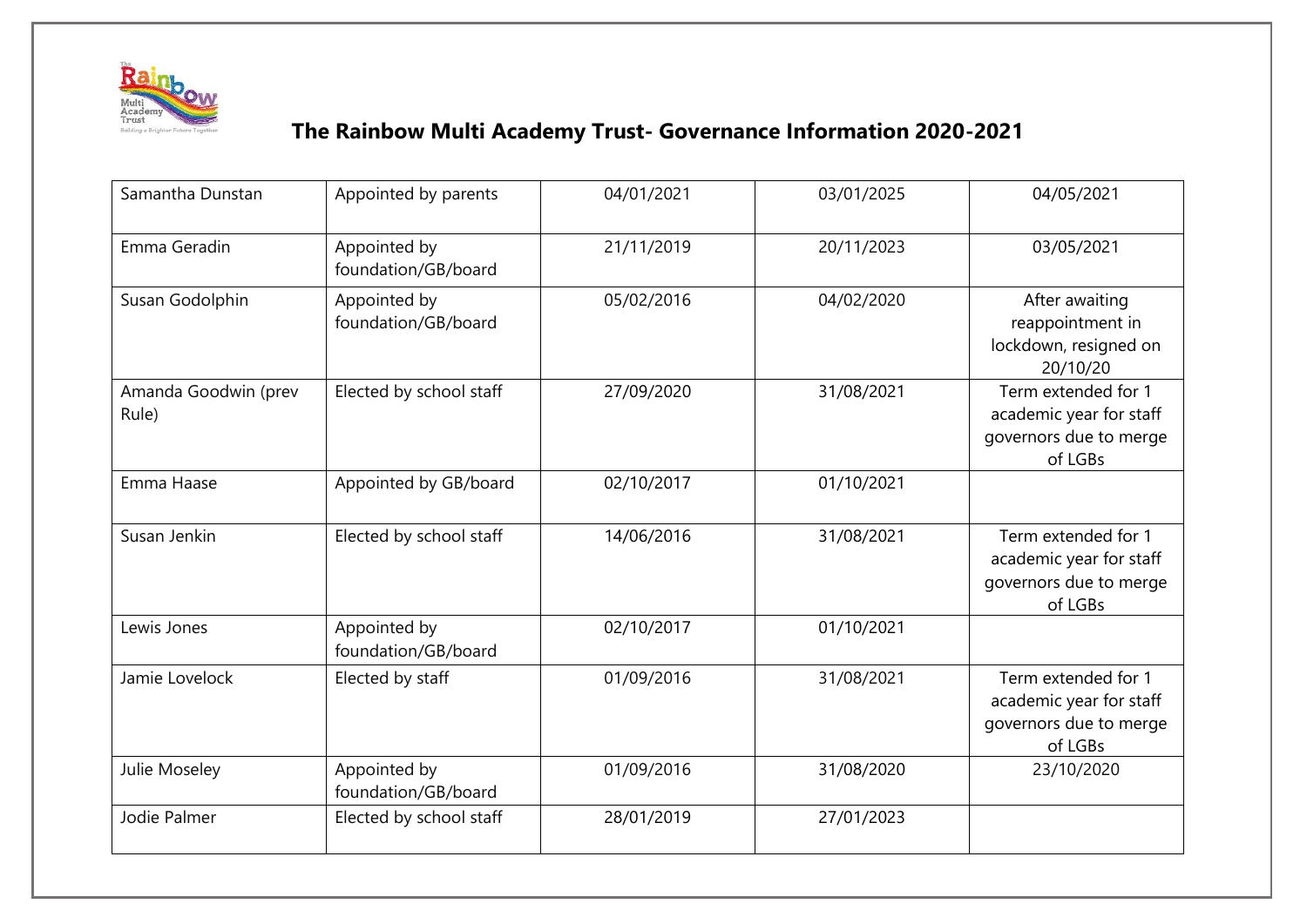

| Kerry Troon                | Elected by parents | 27/09/2020 | 26/09/2024 |  |  |
|----------------------------|--------------------|------------|------------|--|--|
| Historical governors 19-20 |                    |            |            |  |  |
|                            |                    |            |            |  |  |

### Troon School

| <b>Name</b>                                      | <b>Appointed By</b>                                 | <b>Date of Appointment</b> | <b>Date Appointment</b><br><b>Expires</b> | <b>Date of Resignation</b><br>(where applicable) |
|--------------------------------------------------|-----------------------------------------------------|----------------------------|-------------------------------------------|--------------------------------------------------|
| <b>Terry Carter</b><br><b>Chair of Governors</b> | Appointed by GB/board                               | 01/09/2010                 | 01/09/2022                                |                                                  |
| Sarah Wilkins                                    | Ex-officio by virtue of<br>office as Head of School | 01/09/2019                 | N/A                                       |                                                  |
| Samantha Jones                                   | Ex-officio by virtue of<br>office as CEO            | 01/09/2018                 | N/A                                       |                                                  |
| Alison Jenkin                                    | Appointed by GB/board                               | 14/07/2020                 | 13/07/2024                                |                                                  |
| Lauren Seymour                                   | Elected by parents                                  | 21/08/2018                 | 03/03/2022                                |                                                  |
| Linda Seymour                                    | Appointed by GB/board                               | 01/04/2018                 | 03/04/2022                                |                                                  |
| Lucy Askew                                       | Appointed by school staff                           | 04/09/2017                 | 03/09/2021                                |                                                  |
| Ria Collins                                      | Appointed by GB/board                               | 09/12/2019                 | 08/12/2023                                | 22/04/2021                                       |